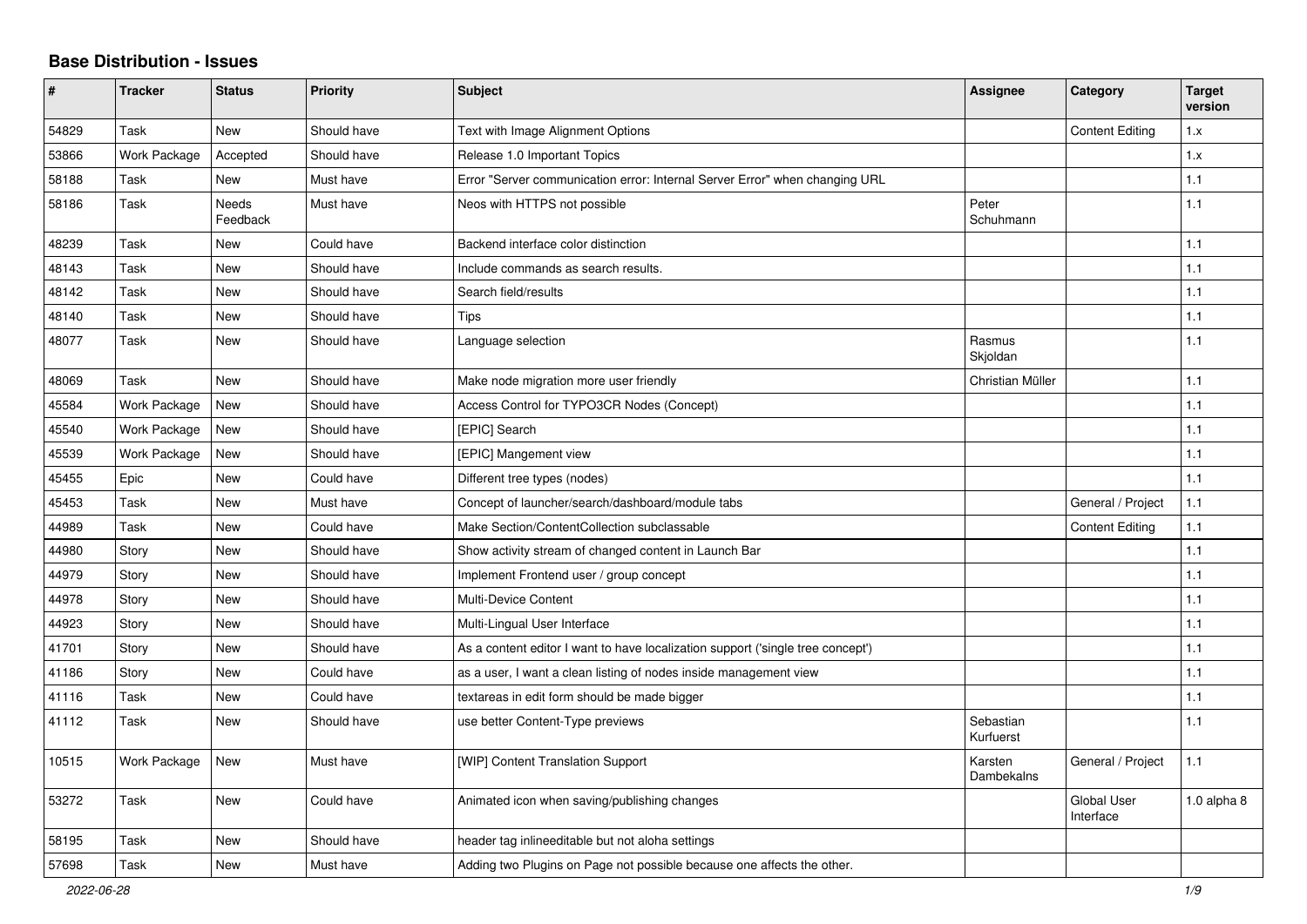| #     | <b>Tracker</b> | <b>Status</b>     | <b>Priority</b> | Subject                                                                                 | <b>Assignee</b>        | Category                  | <b>Target</b><br>version |
|-------|----------------|-------------------|-----------------|-----------------------------------------------------------------------------------------|------------------------|---------------------------|--------------------------|
| 55841 | Task           | <b>New</b>        | Should have     | New Page does not change publication state buttons                                      | Steffen Frosch         |                           |                          |
| 55840 | Task           | New               | Should have     | Binding of Title in Pagetree and Inspector                                              |                        |                           |                          |
| 55839 | Task           | <b>New</b>        | Should have     | Pagetree does not handle deletings of other user                                        |                        |                           |                          |
| 55708 | Task           | <b>New</b>        | Should have     | reloadIfChanged: TRUE has no effect on dateTime properties                              |                        |                           |                          |
| 55313 | Task           | <b>New</b>        | Must have       | Backend routing failure with similar site names                                         |                        |                           |                          |
| 55010 | Task           | <b>New</b>        | Should have     | Wrong CSS-Styling in Installer                                                          |                        | Setup                     |                          |
| 54976 | Task           | New               | Should have     | neos: contentElement.editable adds additional div in live                               |                        | <b>Content Editing</b>    |                          |
| 54881 | Story          | <b>New</b>        | Must have       | Sortable table columns in Neos backend modules                                          |                        |                           |                          |
| 54475 | Task           | New               | Should have     | Wrong redirection when logging out after change of site's state                         |                        |                           |                          |
| 54040 | Task           | Needs<br>Feedback | Should have     | Aloha: filter<br>tags from headline elements                                            |                        |                           |                          |
| 53457 | Task           | New               | Must have       | Editing in fullscreen mode doesn't work                                                 |                        |                           |                          |
| 52790 | Task           | <b>New</b>        | Should have     | Prefix remaining dynatree classes (drag'n'drop)                                         |                        |                           |                          |
| 52408 | Task           | <b>New</b>        | Should have     | Neos Backend: Complete broken at IE9                                                    |                        |                           |                          |
| 52400 | Task           | New               | Could have      | Fmm: Open button action should be changed                                               |                        |                           |                          |
| 52399 | Task           | <b>New</b>        | Should have     | Fmm: Change the sites listing                                                           |                        |                           |                          |
| 52398 | Task           | <b>New</b>        | Should have     | Neos Backend dropdowns layout                                                           |                        |                           |                          |
| 52397 | Task           | <b>New</b>        | Should have     | Fmm: Headlines of groups should be better seperated                                     |                        |                           |                          |
| 52396 | Task           | <b>New</b>        | Could have      | Sites module: Error message if name field is empty                                      |                        |                           |                          |
| 52395 | Task           | <b>New</b>        | Could have      | Sites module: Removing already imported sites                                           |                        |                           |                          |
| 52394 | Task           | New               | Should have     | Pagetree: Editing page title on blur bug                                                |                        |                           |                          |
| 52393 | Task           | <b>New</b>        | Should have     | Pagetree: Editing page title on blur bug                                                |                        |                           |                          |
| 52053 | Task           | <b>New</b>        | Should have     | Deleting Home page leaves backend inaccessible                                          |                        | <b>Content Editing</b>    |                          |
| 51343 | Task           | New               | Should have     | Add reasonable test coverage for PluginImplementation                                   |                        |                           |                          |
| 49595 | Task           | New               | Should have     | Neos setup does not check for required php-gd module                                    |                        |                           |                          |
| 48526 | Task           | Accepted          | Should have     | evaluate use of graph databases as high-performance store                               | Sebastian<br>Kurfuerst | <b>Content Repository</b> |                          |
| 48525 | Work Package   | New               | Should have     | [WIP] TYPO3CR Scalability and consistence                                               |                        |                           |                          |
| 48368 | Task           | Accepted          | Should have     | Behat tests for Page Tree                                                               | Markus<br>Goldbeck     |                           |                          |
| 48358 | Task           | New               | Should have     | get rid of window.plupload, window.Chosen, window.AbstractChosen etc,<br>window.GENTICS | Sebastian<br>Kurfuerst |                           |                          |
| 48357 | Task           | New               | Should have     | get rid of window.Ember                                                                 | Sebastian<br>Kurfuerst |                           |                          |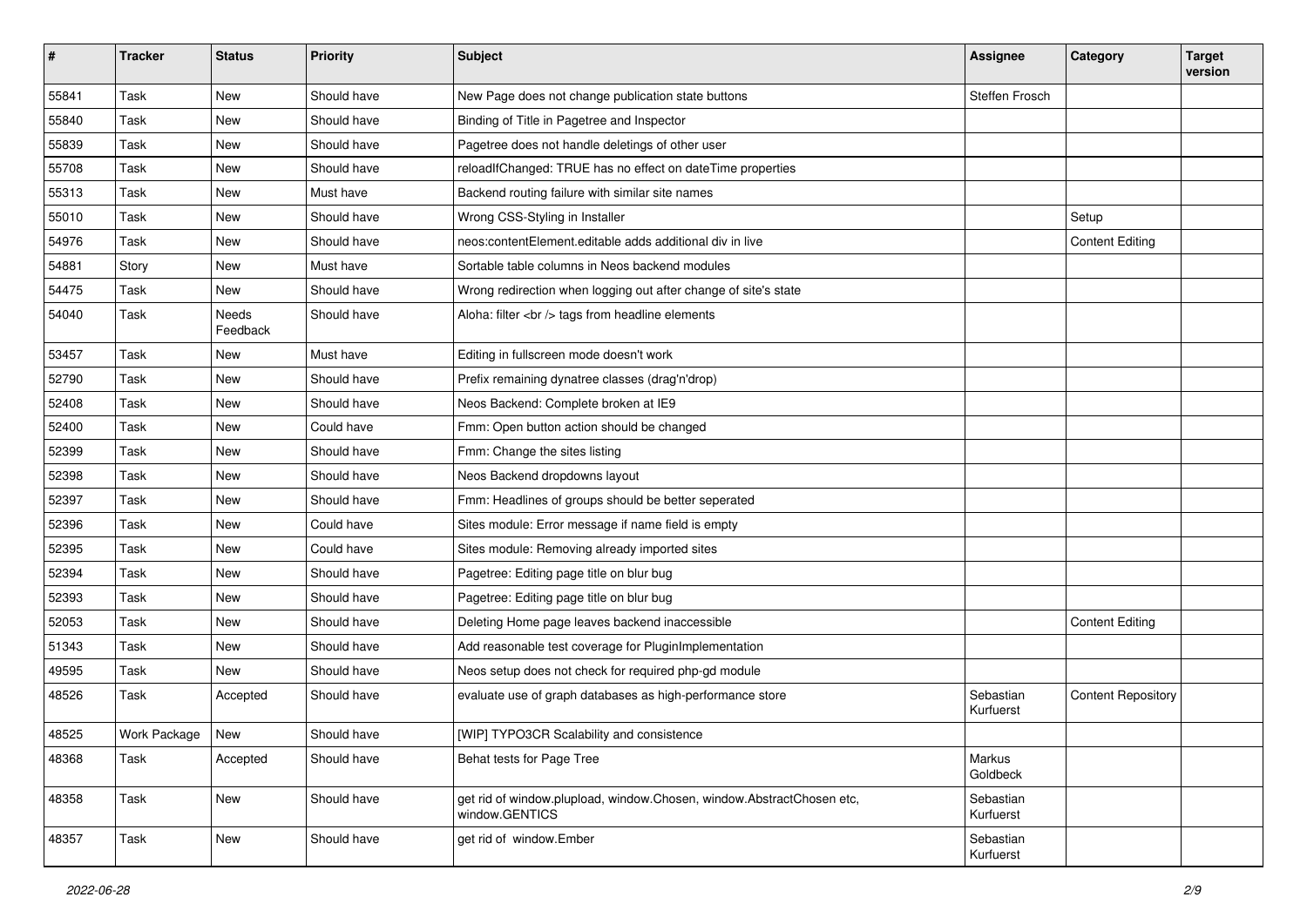| #     | <b>Tracker</b> | <b>Status</b> | <b>Priority</b> | Subject                                                                                                                                                              | <b>Assignee</b>        | Category                        | <b>Target</b><br>version |
|-------|----------------|---------------|-----------------|----------------------------------------------------------------------------------------------------------------------------------------------------------------------|------------------------|---------------------------------|--------------------------|
| 48334 | Task           | <b>New</b>    | Should have     | (maybe) re-introduce "development mode indicator" in topToolbarTemplate                                                                                              |                        |                                 |                          |
| 48241 | Task           | <b>New</b>    | Should have     | Create sandboxed Jenkins testing environment                                                                                                                         | Robert Lemke           |                                 |                          |
| 48076 | Task           | Accepted      | Should have     | Wireframe mode toggle                                                                                                                                                | Rasmus<br>Skjoldan     |                                 |                          |
| 48075 | Task           | Accepted      | Should have     | Context bar                                                                                                                                                          |                        |                                 |                          |
| 47905 | Work Package   | <b>New</b>    | Should have     | Perfection the Party and Account Management Module                                                                                                                   | Adrian Föder           | Administration                  |                          |
| 47895 | Work Package   | New           | Could have      | Taxonomy solution                                                                                                                                                    |                        |                                 |                          |
| 46526 | Story          | <b>New</b>    | Should have     | Media/Scheme aware URL handler                                                                                                                                       |                        |                                 |                          |
| 45501 | Task           | <b>New</b>    | Should have     | Image Metadata in ContentEditing should be cached                                                                                                                    |                        |                                 |                          |
| 45410 | Work Package   | <b>New</b>    | Should have     | [WIP] TypoScript Debugger (Community)                                                                                                                                |                        |                                 |                          |
| 45400 | Work Package   | <b>New</b>    | Should have     | [WIP] Developer Toolbar (Community)                                                                                                                                  |                        |                                 |                          |
| 45049 | Task           | <b>New</b>    | Should have     | Remove dependency on midgardNotifications                                                                                                                            |                        |                                 |                          |
| 45038 | Task           | <b>New</b>    | Could have      | [DEMOSITE] Design that doesnt blend in as well                                                                                                                       |                        | General / Project               |                          |
| 45035 | Task           | <b>New</b>    | Could have      | 'First visit' guide                                                                                                                                                  |                        | <b>Global User</b><br>Interface |                          |
| 45025 | Work Package   | <b>New</b>    | Should have     | [WIP] Create minimal publishing workflow                                                                                                                             | Robert Lemke           |                                 |                          |
| 45019 | Work Package   | New           | Should have     | [WIP] Real-World Error Reporting                                                                                                                                     |                        |                                 |                          |
| 45011 | Story          | <b>New</b>    | Could have      | Make user settings changeable in the Neos backend                                                                                                                    |                        |                                 |                          |
| 45009 | Work Package   | <b>New</b>    | Should have     | [EPIC] mobile phone version of content editing                                                                                                                       |                        |                                 |                          |
| 44913 | Story          | On Hold       | Should have     | RESTful NodeController for easy comment creation                                                                                                                     |                        | Content<br>Management           |                          |
| 42672 | Story          | <b>New</b>    | Should have     | As everybody, I want no JavaScript loading issues (Bugfix story)                                                                                                     |                        |                                 |                          |
| 42248 | Task           | New           | Must have       | Move backend includes (JS and CSS) back to Neos package                                                                                                              |                        |                                 |                          |
| 42246 | Task           | New           | Must have       | Use same DOM hierarchy for logged in backend user and public and do not render content<br>editing classes in public frontend                                         |                        |                                 |                          |
| 42220 | Task           | New           | Should have     | "Uncaught ReferenceError: nextAnimation is not defined" javascript error on load (demo<br>package)                                                                   |                        |                                 |                          |
| 42216 | Task           | New           | Should have     | Show at least some recognizable content of a node in the inspector panel. Now the header<br>property is used which only works for headlines                          |                        |                                 |                          |
| 42206 | Task           | New           | Should have     | When a content element is hidden based on hiddenBeforeDateTime / hiddenAfterDateTime<br>the hidden CSS should also be applied (so the element should be transparent) |                        |                                 |                          |
| 42038 | Task           | <b>New</b>    | Must have       | Automatic save is not always in sync with content, content could be lost                                                                                             |                        |                                 |                          |
| 41973 | Task           | Accepted      | Should have     | Align button bars for editables on top of the editable border to prevent overlay issues with<br>the content                                                          | Sebastian<br>Kurfuerst |                                 |                          |
| 41931 | Task           | New           | Should have     | TODO: add the page properties in a more clever way, and only when being in backend                                                                                   |                        | <b>Content Rendering</b>        |                          |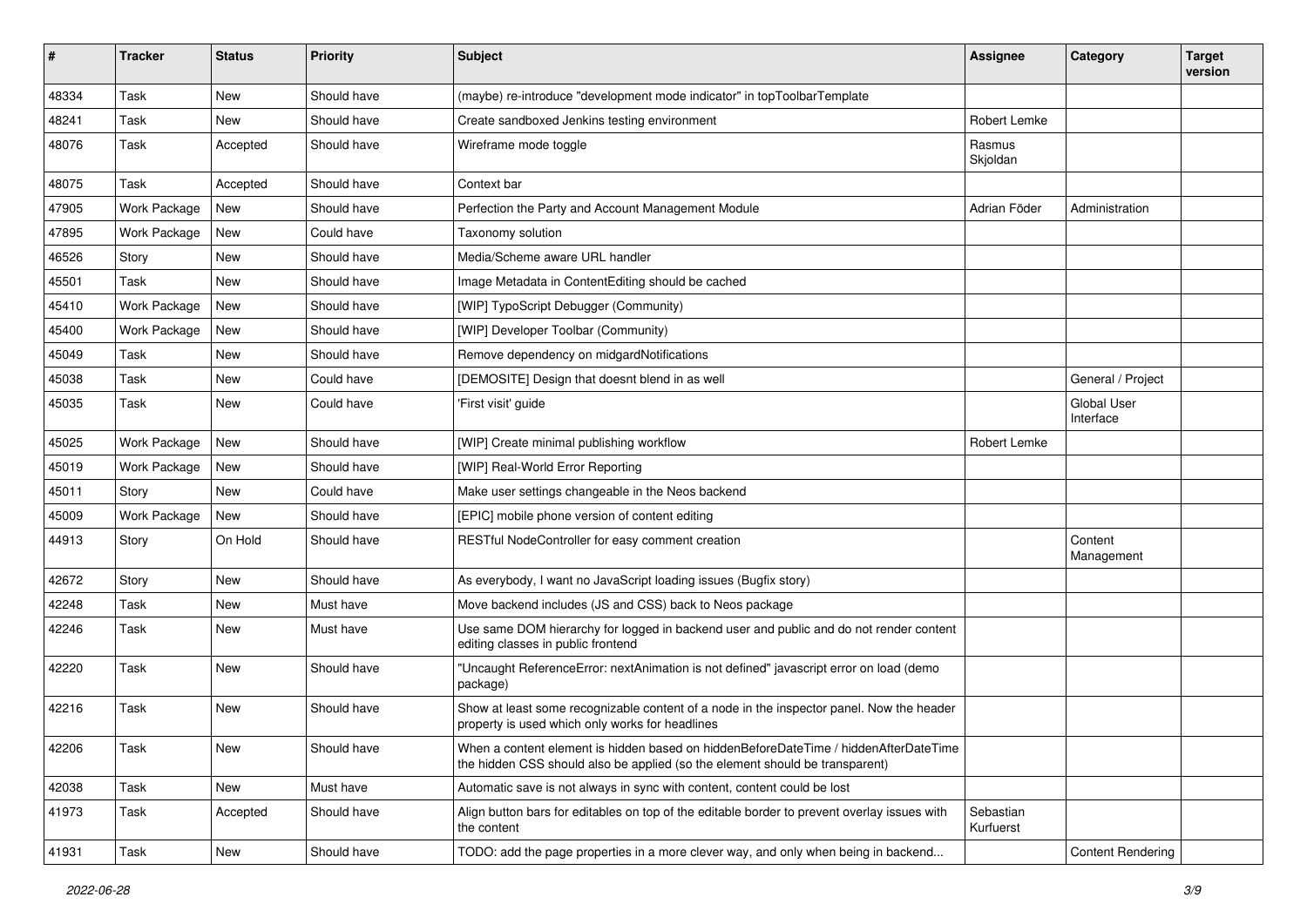| #     | <b>Tracker</b> | <b>Status</b>     | <b>Priority</b> | <b>Subject</b>                                                                                                   | <b>Assignee</b>         | Category | <b>Target</b><br>version |
|-------|----------------|-------------------|-----------------|------------------------------------------------------------------------------------------------------------------|-------------------------|----------|--------------------------|
| 41892 | Task           | <b>New</b>        | Should have     | Set up an environment for the demo site plus the domain name: neos.demo.typo3.org                                | Ben van 't Ende         |          |                          |
| 41878 | Task           | New               | Should have     | extract package management to own package                                                                        |                         |          |                          |
| 41877 | Task           | <b>New</b>        | Should have     | Explore: Find a way to include Neos / Flow news via RSS                                                          |                         |          |                          |
| 41876 | Task           | <b>New</b>        | Should have     | Make Neos UI work with Zurb Foundation (for example)                                                             |                         |          |                          |
| 41872 | Task           | <b>New</b>        | Should have     | Detect if symlinks can be created                                                                                |                         |          |                          |
| 41861 | Story          | New               | Should have     | As any user I want a better usability of the backend UI                                                          |                         |          |                          |
| 41859 | Task           | Accepted          | Should have     | Create a standard library for common string, array and date functions in EEL                                     | Christopher<br>Hlubek   |          |                          |
| 41858 | Story          | <b>New</b>        | Should have     | As an integrator I want a complete feature set in TypoScript and EEL                                             |                         |          |                          |
| 41856 | Task           | <b>New</b>        | Should have     | Require the needed graphic modules for the site import and show a warning if the modules<br>are not found        |                         |          |                          |
| 41855 | Task           | <b>New</b>        | Should have     | Optimize the usability of the site creation wizard                                                               | <b>Berit Hlubek</b>     |          |                          |
| 41853 | Story          | <b>New</b>        | Should have     | As an integrator I want an optimized setup                                                                       |                         |          |                          |
| 41852 | Task           | <b>New</b>        | Should have     | Add default content styles inside the content elements package.                                                  | <b>Berit Hlubek</b>     |          |                          |
| 41850 | Story          | <b>New</b>        | Should have     | As an integrator I would like to include default content styles from Neos                                        |                         |          |                          |
| 41845 | Task           | Needs<br>Feedback | Should have     | write chapter on Testing in flow.typo3.org guide (Christian Peters takes over this task)                         | Martin Muzatko          |          |                          |
| 41838 | Task           | Accepted          | Should have     | document and update conventions for composer name and package keys                                               | Christian Jul<br>Jensen |          |                          |
| 41821 | Task           | New               | Should have     | discuss how documentation can be improved                                                                        | <b>Berit Hlubek</b>     |          |                          |
| 41787 | Task           | New               | Should have     | change git repositories on git typo3.org (FLOW3 -> Flow; Neos Name)                                              |                         |          |                          |
| 41702 | Story          | <b>New</b>        | Should have     | As an integrator I want to configure read / write access to pages / sections                                     |                         |          |                          |
| 41700 | Story          | New               | Should have     | As a developer I want to have a reasonable test coverage for JavaScript                                          |                         |          |                          |
| 41687 | Task           | <b>New</b>        | Should have     | ask community to convert Sebastians "Technical Overview to Neos" to documentation in<br>ReST                     |                         |          |                          |
| 41686 | Task           | New               | Should have     | ask community to convert Christians "Developing TYPO3 Neos Website" to tutorial in ReST                          |                         |          |                          |
| 41682 | Task           | Accepted          | Should have     | create a package for flow.typo3.org website listing only typo3-flow-* composer packages<br>("mini-TER")          | Marc Neuhaus            |          |                          |
| 41680 | Task           | <b>New</b>        | Should have     | push all packages to packagist, with post-change hook                                                            |                         |          |                          |
| 41679 | Story          | <b>New</b>        | Should have     | As developer, I want to use packagist.org for all packages                                                       |                         |          |                          |
| 41674 | Task           | <b>New</b>        | Should have     | add guide "profile and debug Flow applications" -> maybe ask othres to write that                                |                         |          |                          |
| 41673 | Task           | New               | Should have     | add guide "tuning Flow Performance"                                                                              |                         |          |                          |
| 41672 | Story          | New               | Should have     | as developer, I want to make sure that CSS is cleanly encapsulated (i.e. site CSS does not<br>change the UI css) |                         |          |                          |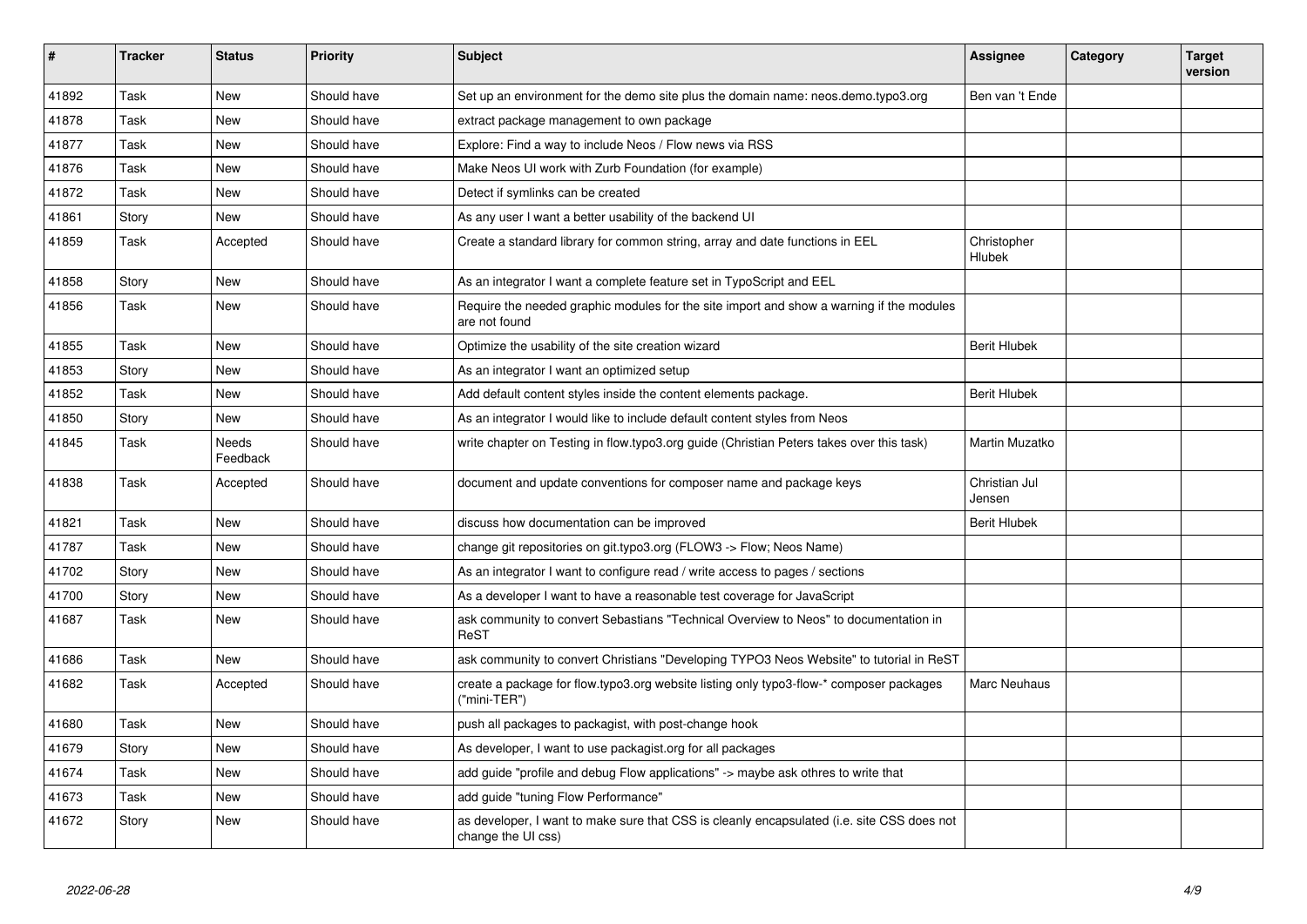| #     | <b>Tracker</b> | <b>Status</b>     | <b>Priority</b> | Subject                                                                                                                | <b>Assignee</b>        | Category | <b>Target</b><br>version |
|-------|----------------|-------------------|-----------------|------------------------------------------------------------------------------------------------------------------------|------------------------|----------|--------------------------|
| 41671 | Story          | New               | Should have     | as developer, I want to make sure that jquery and ember is cleanly encapsulated and does<br>not interfere with site JS |                        |          |                          |
| 41670 | Story          | New               | Should have     | as anybody, I want an updated flow and neos website                                                                    |                        |          |                          |
| 41592 | Story          | <b>New</b>        | Could have      | As a backend user I want to have sensible error handling                                                               |                        |          |                          |
| 41359 | Task           | Needs<br>Feedback | Should have     | close popovers when clicking anywhere else                                                                             | Sebastian<br>Kurfuerst |          |                          |
| 41355 | Task           | New               | Should have     | activate link-clicking inside texts in preview mode                                                                    | Sebastian<br>Kurfuerst |          |                          |
| 41172 | Task           | New               | Could have      | Show button bar on hover with slight delay                                                                             |                        |          |                          |
| 41152 | Story          | <b>New</b>        | Could have      | As a content editor, I want to use a page tree which fits into the overall UI                                          |                        |          |                          |
| 41140 | Task           | New               | Could have      | Let client redirect to login page if inactivity timeout was reached.                                                   |                        |          |                          |
| 41114 | Story          | <b>New</b>        | Should have     | As a user, I want to insert inline JavaScript in the HTML content elements                                             |                        |          |                          |
| 41108 | Task           | <b>New</b>        | Should have     | test / update demo/integration server                                                                                  |                        |          |                          |
| 41107 | Story          | <b>New</b>        | Should have     | As a user, I want a working demo site                                                                                  |                        |          |                          |
| 41103 | Story          | New               | Should have     | As everybody, I want the new product name to be used inside Phoenix                                                    |                        |          |                          |
| 41101 | Story          | New               | Could have      | As user, I want a well-working content editing (Bugfix Story)                                                          |                        |          |                          |
| 41099 | Story          | New               | Should have     | As site integrator, I want a API reference for TypoScript objects                                                      |                        |          |                          |
| 41098 | Story          | New               | Should have     | As a developer, I want a clean TypoScript package                                                                      |                        |          |                          |
| 41087 | Task           | <b>New</b>        | Could have      | paste in section pastes AFTER section instead of at first element.                                                     |                        |          |                          |
| 41085 | Story          | New               | Should have     | As an integrator, I want to use the HTML5 "header" element for indicating titles in text                               |                        |          |                          |
| 40993 | Task           | Accepted          | Could have      | Test whether drag / drop of image onto thumbnail works                                                                 |                        |          |                          |
| 40764 | Task           | New               | Could have      | Check if we can remove the inject method in the<br>\TYPO3\TYPO3\ViewHelpers\ContentElement\* ViewHelpers               |                        |          |                          |
| 40725 | Task           | New               | Could have      | display a message in login form if no account exists with a linl to the setup.                                         |                        |          |                          |
| 40717 | Story          | Postponed         | Should have     | Add Launch Bar to other modules (Management, )                                                                         |                        |          |                          |
| 40715 | Task           | Accepted          | Should have     | global overlays should have the same color / transparency                                                              | Martin Muzatko         |          |                          |
| 40618 | Story          | <b>New</b>        | Should have     | [DISCUSS] As a user, I want to return to the last-used submodule when changing between<br>main modules                 |                        |          |                          |
| 40473 | Epic           | New               | Should have     | Bootstrap based login screen                                                                                           |                        |          |                          |
| 40469 | Story          | New               | Could have      | (low prio) As a user I want to get redirected to setup tool if install is incomplete                                   |                        | Setup    |                          |
| 40335 | Story          | New               | Should have     | As an Administrator, I want to run FLOW3 CLI commands in the Launch Bar                                                |                        |          |                          |
| 40334 | Epic           | New               | Should have     | EPIC: Module Overview Pages                                                                                            |                        |          |                          |
| 40332 | Epic           | New               | Should have     | EPIC: Management view content editing                                                                                  |                        |          |                          |
| 40331 | Story          | New               | Should have     | As a Content Manager, I want to create multiple pages at once                                                          |                        |          |                          |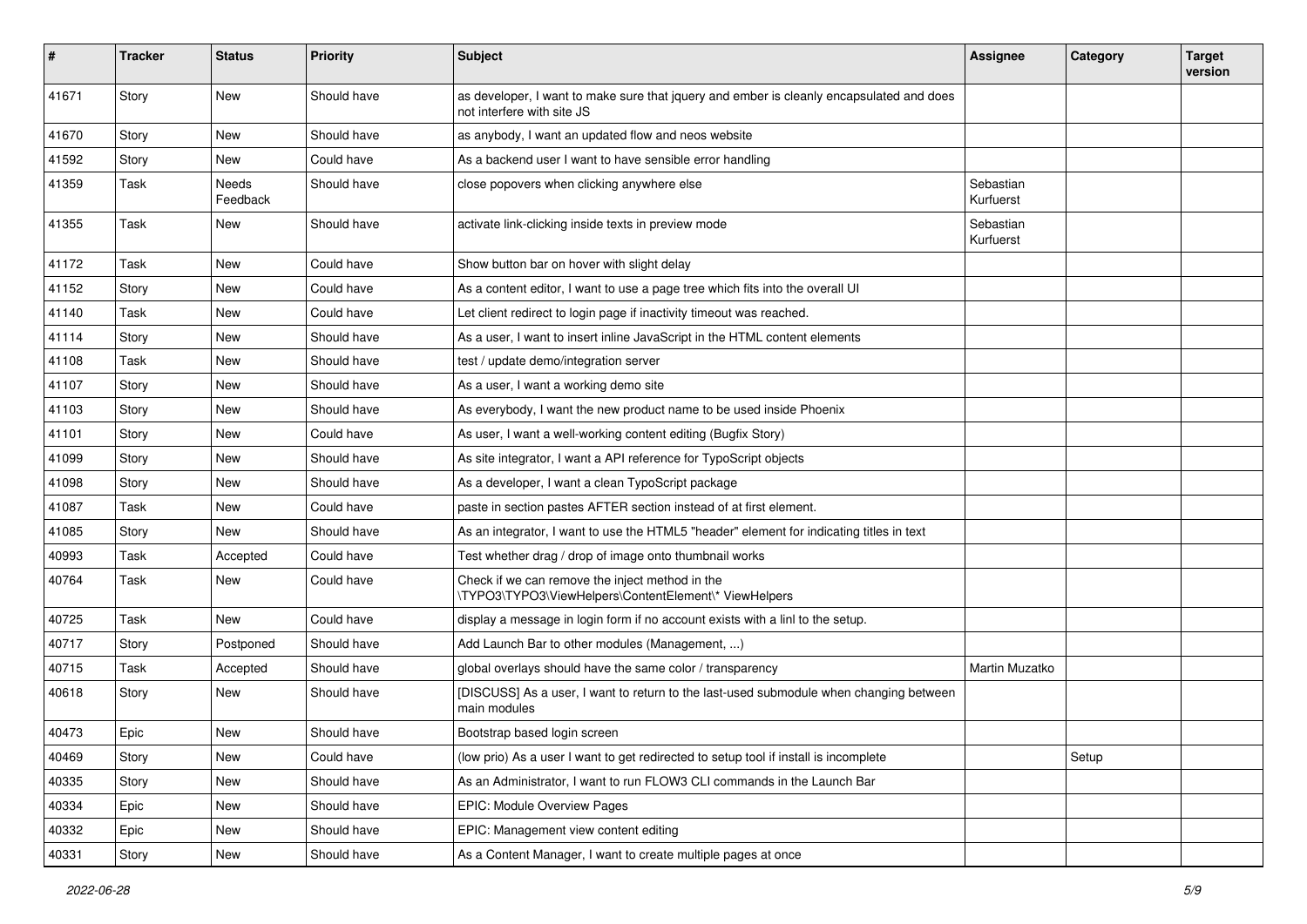| ∦     | <b>Tracker</b> | <b>Status</b>            | <b>Priority</b>      | Subject                                                                                                             | <b>Assignee</b>        | Category                        | <b>Target</b><br>version |
|-------|----------------|--------------------------|----------------------|---------------------------------------------------------------------------------------------------------------------|------------------------|---------------------------------|--------------------------|
| 40328 | Story          | <b>New</b>               | Should have          | As an administrator I can export selected parts of an existing site to a new site package                           |                        |                                 |                          |
| 40326 | Story          | New                      | Should have          | As an administrator I can create a new site package using an existing site as template                              |                        |                                 |                          |
| 40324 | Story          | New                      | Should have          | As a site integrator I can change the title, description & version of an imported site                              |                        |                                 |                          |
| 40323 | Story          | New                      | Should have          | As an site integrator I can remove an inactive imported site                                                        |                        |                                 |                          |
| 40322 | Story          | New                      | Should have          | As a site integrator I can disable and enable imported sites                                                        |                        |                                 |                          |
| 40320 | Epic           | <b>New</b>               | Should have          | EPIC: User Interface style and implementation guide                                                                 |                        |                                 |                          |
| 40316 | Story          | Postponed                | Must have            | As a content editor, I don't want anybody else to see the content of my personal workspace                          | Andreas<br>Förthner    | Administration                  |                          |
| 40313 | Story          | <b>Needs</b><br>Feedback | Should have          | As a Site Developer I can define the title and package key for a site                                               |                        |                                 |                          |
| 40311 | Story          | New                      | Should have          | As a user I want the UI to respect the lights-off principle                                                         |                        |                                 |                          |
| 40310 | Story          | Postponed                | Should have          | As any User, if no site exists I want to be redirected to the Setup wizard                                          |                        |                                 |                          |
| 40309 | Story          | New                      | Should have          | As a system administrator I want to see a meaningful error message if the database has<br>not been set up correctly |                        |                                 |                          |
| 40308 | Epic           | New                      | Should have          | EPIC: In-table editing for items in the Management View                                                             |                        |                                 |                          |
| 40307 | Epic           | <b>New</b>               | Should have          | EPIC: Custom View for Data Types                                                                                    |                        |                                 |                          |
| 40306 | Epic           | <b>New</b>               | Should have          | EPIC: Content import from TYPO3                                                                                     |                        |                                 |                          |
| 40302 | Epic           | New                      | Should have          | <b>EPIC: Account Profile</b>                                                                                        |                        |                                 |                          |
| 40301 | Epic           | New                      | Should have          | EPIC: System Log Viewer / Audit                                                                                     |                        |                                 |                          |
| 40300 | Epic           | New                      | Should have          | EPIC: Consistent UI Design (Bootstrap)                                                                              |                        |                                 |                          |
| 40299 | Epic           | New                      | Must have            | EPIC: Content Security (Workspaces)                                                                                 |                        |                                 |                          |
| 40298 | Epic           | <b>New</b>               | Should have          | EPIC: Design / Icons                                                                                                |                        |                                 |                          |
| 40297 | Epic           | <b>New</b>               | Must have            | EPIC: Basic Page Tree Operations                                                                                    |                        |                                 |                          |
| 40294 | Epic           | New                      | Should have          | EPIC: Inline Editing Support (Links, Content Types, Plugin)                                                         |                        |                                 |                          |
| 12443 | Epic           | New                      | Should have          | EPIC: performant Contenttargeting (personalisation)                                                                 |                        |                                 |                          |
| 10513 | Epic           | New                      | Won't have this time | EPIC: System-Monitoring / Maintenance                                                                               |                        |                                 |                          |
| 10509 | Epic           | New                      | Should have          | EPIC: Workspaces and Publishing Workflows                                                                           |                        |                                 |                          |
| 10508 | Epic           | New                      | Must have            | EPIC: Roles / Security for BE and FE / Usermanagement                                                               |                        |                                 |                          |
| 8798  | Story          | On Hold                  | Should have          | As Robin I want to edit basic objects in the management view.                                                       |                        |                                 |                          |
| 8792  | Epic           | New                      | Could have           | EPIC: Speed and Contentcaching                                                                                      |                        |                                 |                          |
| 52020 | Task           | Accepted                 | Should have          | clean up Node Structure between TYPO3 Neos and TYPO3.Neos.NodeTypes                                                 | Sebastian<br>Kurfuerst | Content Repository   1.0 beta 1 |                          |
| 51927 | Task           | Accepted                 | Must have            | Node type structure                                                                                                 |                        | Content Repository   1.0 beta 1 |                          |
| 50385 | Task           | New                      | Must have            | Folder node types                                                                                                   |                        |                                 | 1.0 beta 1               |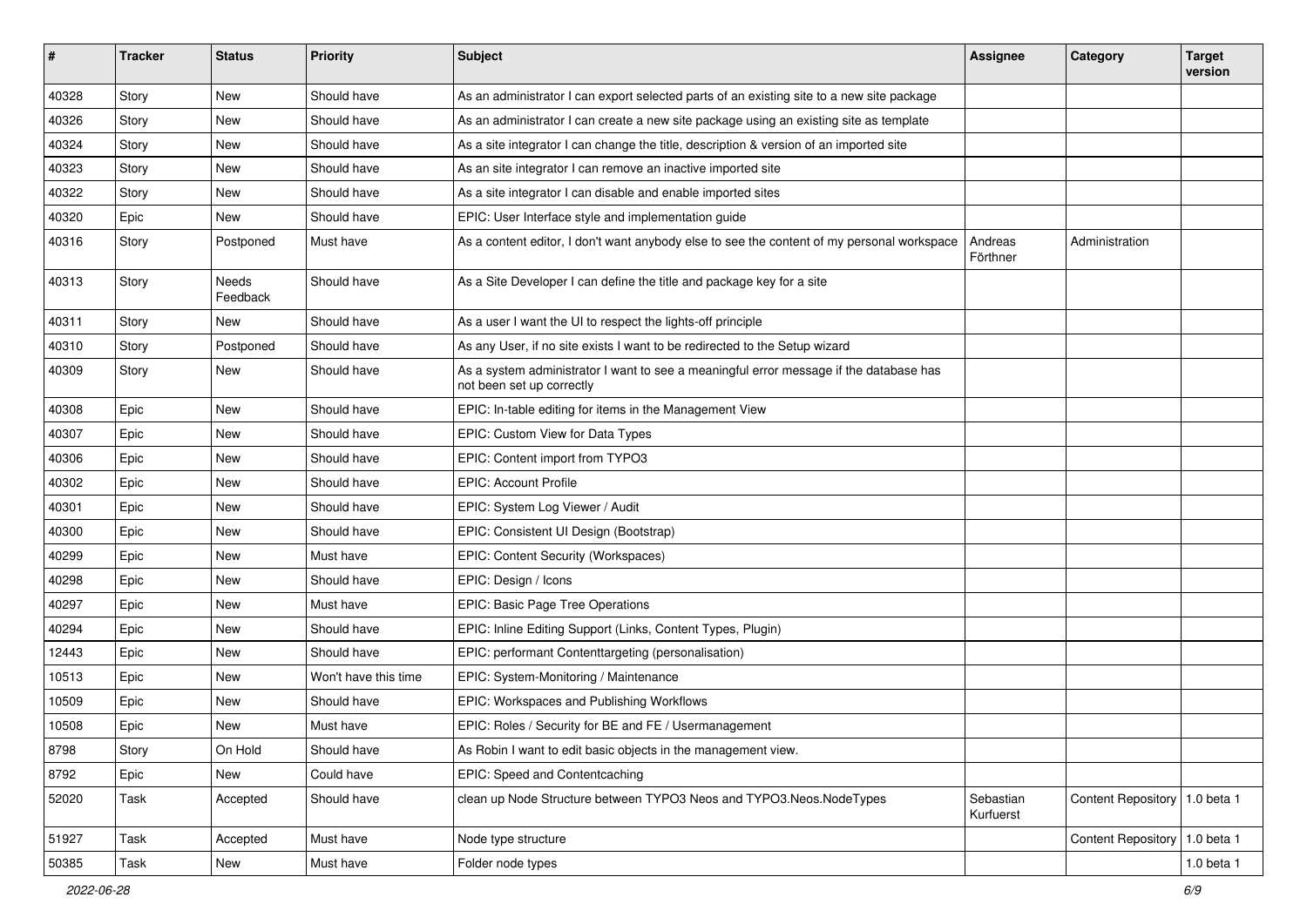| ∦     | <b>Tracker</b> | <b>Status</b> | <b>Priority</b> | <b>Subject</b>                                                                                            | Assignee               | Category                 | <b>Target</b><br>version |
|-------|----------------|---------------|-----------------|-----------------------------------------------------------------------------------------------------------|------------------------|--------------------------|--------------------------|
| 50191 | Story          | Accepted      | Should have     | As an integrator I want an extensible way of including JavaScript and CSS                                 | Christopher<br>Hlubek  |                          | 1.0 beta 1               |
| 49958 | Task           | <b>New</b>    | Should have     | Clicking the page reloads the inspector even if the page is already selected                              |                        |                          | 1.0 beta 1               |
| 49957 | Task           | <b>New</b>    | Should have     | Selecting a parent element doesn't change the content breadcrumb                                          |                        |                          | 1.0 beta 1               |
| 49954 | Task           | New           | Must have       | If a user is logged out redirect to login screen after failed AJAX request                                |                        |                          | $1.0$ beta $1$           |
| 49952 | Task           | <b>New</b>    | Should have     | Folder node types                                                                                         |                        |                          | $1.0$ beta $1$           |
| 49951 | Task           | <b>New</b>    | Should have     | Node structure / layout                                                                                   |                        |                          | $1.0$ beta $1$           |
| 49943 | Work Package   | Accepted      | Should have     | Security                                                                                                  | Andreas<br>Förthner    |                          | $1.0$ beta $1$           |
| 49385 | Work Package   | Accepted      | Must have       | Release Flow 2.0 stable                                                                                   | Robert Lemke           |                          | $1.0$ beta $1$           |
| 49014 | Task           | <b>New</b>    | Should have     | Detect prototype copying leading to a loop                                                                |                        |                          | $1.0$ beta $1$           |
| 48367 | Work Package   | <b>New</b>    | Should have     | [WIP] End-To-End Testing of Neos with Behat                                                               |                        |                          | $1.0$ beta $1$           |
| 48352 | Task           | New           | Should have     | Aloha loading does not always work reliably                                                               |                        |                          | 1.0 beta 1               |
| 48333 | Task           | <b>New</b>    | Should have     | Clean up Content/Application and Content/ContentModule                                                    |                        |                          | $1.0$ beta $1$           |
| 48329 | Task           | New           | Should have     | Remove leftover window.T3                                                                                 |                        |                          | 1.0 beta 1               |
| 48328 | Task           | Accepted      | Should have     | Rename JavaScript to new structure                                                                        | Aske Ertmann           |                          | $1.0$ beta $1$           |
| 48291 | Task           | Accepted      | Should have     | Redirect management for moved pages                                                                       | <b>Tim Kandel</b>      | <b>Content Rendering</b> | 1.0 beta 1               |
| 48278 | Task           | <b>New</b>    | Must have       | Add "Find" FlowQuery operation                                                                            |                        | General / Project        | $1.0$ beta $1$           |
| 48275 | Work Package   | New           | Should have     | TypoScript consistency                                                                                    | Sebastian<br>Kurfuerst | General / Project        | $1.0$ beta $1$           |
| 48271 | Task           | New           | Should have     | General security                                                                                          |                        |                          | 1.0 beta 1               |
| 48238 | Task           | <b>New</b>    | Could have      | Alert user when logging out with unpublished nodes                                                        |                        |                          | 1.0 beta 1               |
| 48080 | Task           | Accepted      | Should have     | Breadcrumb                                                                                                |                        |                          | 1.0 beta 1               |
| 48078 | Task           | Accepted      | Should have     | Fullscreen mode toggle                                                                                    | Sebastian<br>Kurfuerst |                          | $1.0$ beta $1$           |
| 47023 | Work Package   | Accepted      | Could have      | Global user interface                                                                                     | Aske Ertmann           | Global User<br>Interface | $1.0$ beta $1$           |
| 45758 | Story          | Accepted      | Should have     | Provide a way to control escaping of content through TypoScript                                           | Sebastian<br>Kurfuerst | <b>Content Rendering</b> | 1.0 beta 1               |
| 45408 | Work Package   | Accepted      | Should have     | Frontend / Page Cache                                                                                     | Robert Lemke           | General / Project        | 1.0 beta 1               |
| 45310 | Story          | New           | Should have     | Implement enhanced @position syntax known from TypoScript also in the property panel<br>inspector editors |                        | <b>Content Editing</b>   | 1.0 beta 1               |
| 45217 | Work Package   | New           | Should have     | [WIP][Assignee missing] External & internal link support                                                  |                        |                          | 1.0 beta 1               |
| 45099 | Story          | New           | Should have     | As a user I want the Ui to handle an expired session correctly                                            |                        |                          | 1.0 beta 1               |
| 45037 | Task           | New           | Should have     | [DEMOSITE] Link to be from frontpage                                                                      |                        | General / Project        | 1.0 beta 1               |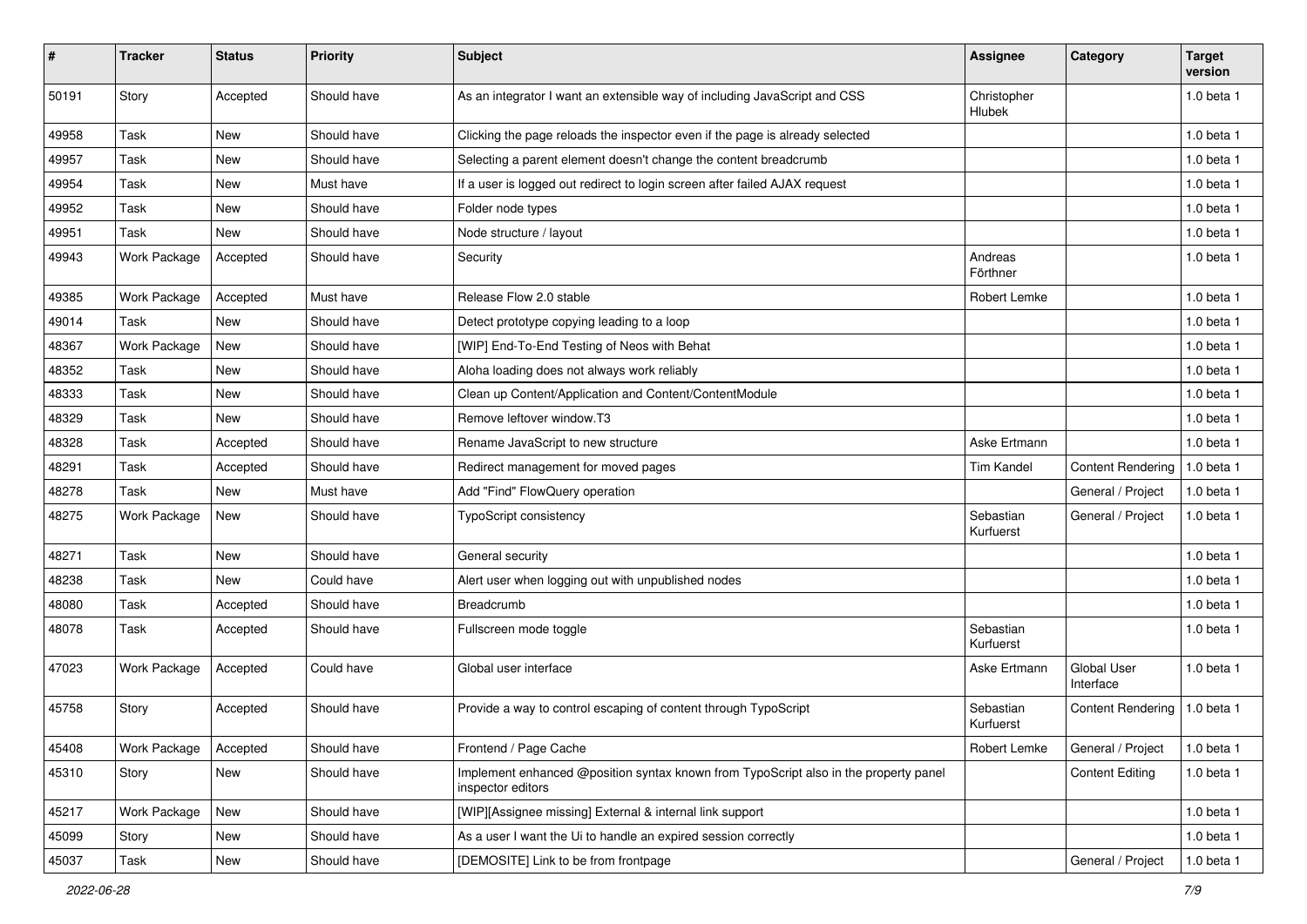| ∦     | <b>Tracker</b> | <b>Status</b>     | <b>Priority</b> | <b>Subject</b>                                                                  | Assignee               | Category                  | <b>Target</b><br>version   |
|-------|----------------|-------------------|-----------------|---------------------------------------------------------------------------------|------------------------|---------------------------|----------------------------|
| 45023 | Work Package   | Accepted          | Should have     | Make complex, interactive custom content types possible                         |                        | <b>Content Editing</b>    | 1.0 beta 1                 |
| 45021 | Work Package   | New               | Should have     | [WIP] [ASSIGNEE MISSING] Cross Browser Compatibility                            |                        | <b>Content Editing</b>    | $1.0$ beta $1$             |
| 45004 | Work Package   | Accepted          | Must have       | Write TYPO3 Neos Integrator Guide                                               | Karsten<br>Dambekalns  | Documentation             | 1.0 beta 1                 |
| 45003 | Work Package   | Accepted          | Should have     | Media Browser                                                                   | Christian Müller       | <b>Content Editing</b>    | 1.0 beta 1                 |
| 44977 | Story          | <b>New</b>        | Must have       | TYPO3 Flow (Backend) speed optimization                                         |                        |                           | 1.0 beta 1                 |
| 44975 | Story          | Accepted          | Must have       | Implement module listing for Launch Bar, and fix search                         | Christopher<br>Hlubek  | <b>Content Editing</b>    | 1.0 beta 1                 |
| 44971 | Work Package   | Accepted          | Should have     | TYPO3 Neos API Definition                                                       | Sebastian<br>Kurfuerst | Documentation             | 1.0 beta 1                 |
| 44970 | Story          | <b>New</b>        | Must have       | Define Neos 1.0 API                                                             | Robert Lemke           | Documentation             | 1.0 beta 1                 |
| 44969 | Story          | <b>New</b>        | Should have     | Document Two-Tree Localization Approach                                         |                        | Documentation             | 1.0 beta 1                 |
| 41586 | Story          | Accepted          | Could have      | write Neos Integrator Guide                                                     | Sebastian<br>Kurfuerst | Documentation             | 1.0 beta 1                 |
| 41100 | Task           | Accepted          | Could have      | Create one-page reference about all available TypoScript objects (nice to have) | Christian Müller       |                           | 1.0 beta 1                 |
| 40336 | Story          | <b>New</b>        | Could have      | As a Site Integrator I want to see a list of rendering issues                   |                        | <b>Content Rendering</b>  | 1.0 beta 1                 |
| 13532 | Story          | <b>New</b>        | Must have       | Implement File Download Content Type                                            | Christian Müller       | <b>Content Editing</b>    | 1.0 beta 1                 |
| 10506 | Story          | New               | Must have       | Minimalistic Media Browser (Files, Images, Documents)                           | Christian Müller       | <b>Content Editing</b>    | $1.0$ beta $1$             |
| 44981 | Story          | New               | Should have     | Rename Node Types to final names                                                |                        | <b>Content Repository</b> | Sprint<br>February<br>2013 |
| 44957 | Story          | <b>New</b>        | Should have     | Reliable clipboard and content element handles                                  |                        |                           | Sprint<br>February<br>2013 |
| 44932 | Story          | Needs<br>Feedback | Should have     | Update TYPO3CR Node Type Names according to concept                             |                        |                           | Sprint<br>February<br>2013 |
| 44930 | Task           | Accepted          | Must have       | Check if parts marked as widget need HTML markup changes                        | <b>Patrick Broens</b>  |                           | Sprint<br>February<br>2013 |
| 44929 | Task           | Accepted          | Must have       | Define roles for widgets                                                        | <b>Patrick Broens</b>  |                           | Sprint<br>February<br>2013 |
| 44927 | Task           | Accepted          | Must have       | Define roles for document structure                                             | <b>Patrick Broens</b>  |                           | Sprint<br>February<br>2013 |
| 44926 | Task           | Accepted          | Must have       | Define roles for navigational landmarks                                         | <b>Patrick Broens</b>  |                           | Sprint<br>February<br>2013 |